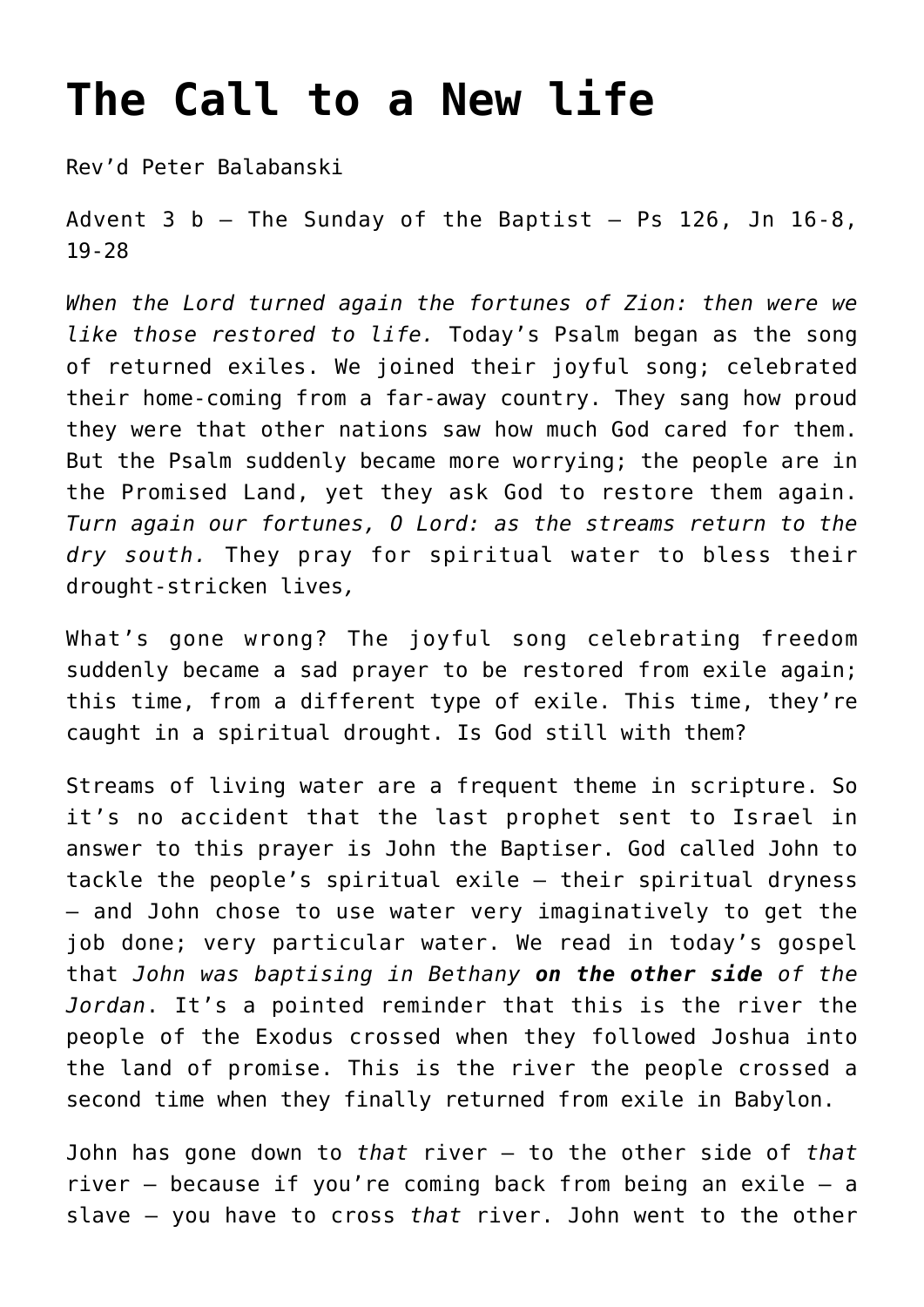side of that river and called people there with him to learn how God provides for returning exiles – for the lost. They had to leave the land yet again, and ask for the grace to return as people who are given a fresh start in life. John calls people caught in spiritual drought to come down to the other side of *that* river. He placed himself physically right where the people were spiritually. He called them to *that* place, to feel with their senses what had happened deep in their souls.

They were a people called to be a light to the nations. They were meant to be a people ready to greet the coming one. John came to turn them back to the light; to prepare them for the coming of Jesus. When John called the people of Judea and Jerusalem to baptism, it was complete renewal he was calling them to. The Psalmist asked for God to send the stream. John used it to drown the exile out of them; that's the symbol he gave us in a baptism of repentance. When a person crossed the river with him, back into the Land, the one who arose from *that* river was a new person.

Lots of symbols. There's the symbol of leaving their own land – their birthright – and there's the symbol of the dead people of God becoming the living people of God again. And that's on top of the two older memories of the Exodus and the Exile. John's baptism was an enormously powerful symbolic action. Accepting his baptism meant owning ourselves to be enslaved to someone else – to something else – an exile, someone who has turned our back on God; somebody who needs to be made completely new, and acknowledging all that, turning back to God.

It's a tremendous gift that John has given to the church. Even though you or I may be facing into deep shadow; even though we may be at absolute rock bottom; even though we may feel totally disconnected from God, John's baptism shines a light in the darkness, and guides God's people back from the deepest place on the face of the Earth to life again. John's baptism is at once a call from God, and a gift from God which enables